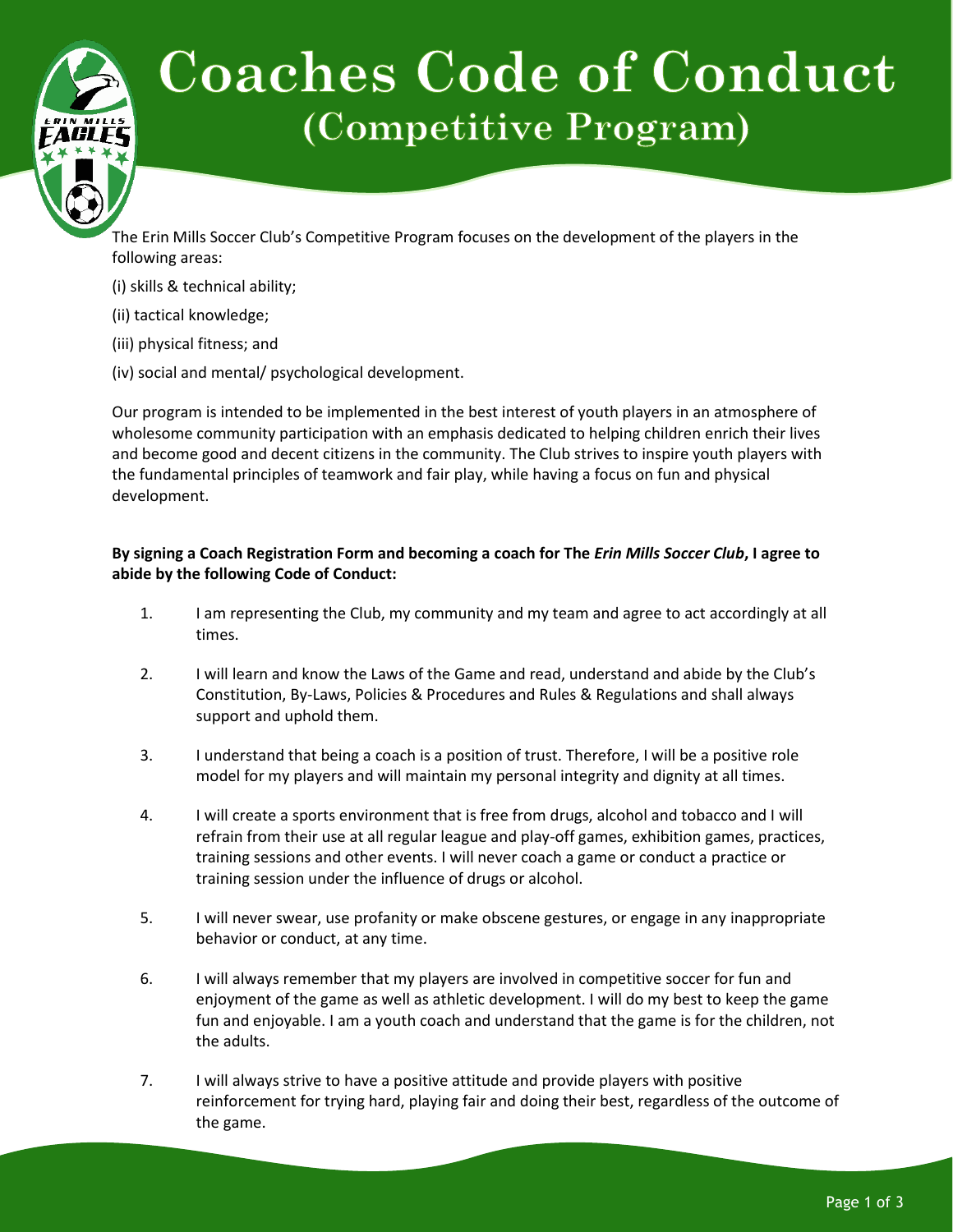- 8. I will not yell at any player in an abusive manner for making a mistake. I will provide constructive criticism and instruction for the purpose of player development. I will not tolerate any physical or verbal abuse in youth soccer.
- 9. I understand that winning is a consideration, but not the only one, nor the most important one. I will place the well-being of every player above my personal desire to win. I will be humble in victory and gracious in defeat.
- 10. I understand that being a coach means being, first and foremost, a teacher. I will teach my players basic skills, techniques and strategies, and will give all my players the opportunity to improve their skills, gain confidence and develop self- esteem at practice and in games.
- 11. I will always strive to display good sportsmanship and fair play, and will encourage the same from my players, colleagues, opponents, parents and spectators.
- 12. I will treat my players in a fair and equal manner. I will stress that teamwork and being a team player are more important than individual goals.
- 13. I will be respectful of parents, treat them fairly and with dignity. I will establish and use the 24-Hour Rule to address any difficult situations and seek assistance from the other team officials or a Club Director, if necessary.
- 14. I will strive to provide every player with fair playing opportunities based on their technical skills, tactical knowledge, physical fitness and social mental preparedness, as well as their level of commitment to training and player development.
- 15. I will know and abide by the Club's Privacy Policy and NOT to disclose any personal information concerning a player or a parent to anyone in contravention of the Club's Privacy Policy.
- 16. I will report any racism, or any physical, mental or sexual harassment of any kind involving a player, coach, administrator, or member of the Club and abide by the OSA's Harassment Policy.
- 17. I acknowledge that the Game is intended to be free of any discrimination of any kind and I agree to abide by the Ontario Human Rights Code at all times while carrying out my duties as a Coach for the Erin Mills Soccer Club.
- 18. I will establish a training program that reflects the level of competition in which the team will compete that is consistent with Club standards and will encourage individual players to participate in the Club's Advanced Development Program on days that there is not a team training session. If external training programs are proposed, then I will ensure that they have been approved by the Rep Director.
- 19. I will encourage players to play as a call-up on any other Club Team, if requested.
- 20. I will maintain proper record-keeping re: player information (team roster, medical concerns/ injury authorization, email address, emergency numbers for parents) on hand for practices and games and inform the Rep Director of any exceptional medical circumstances.